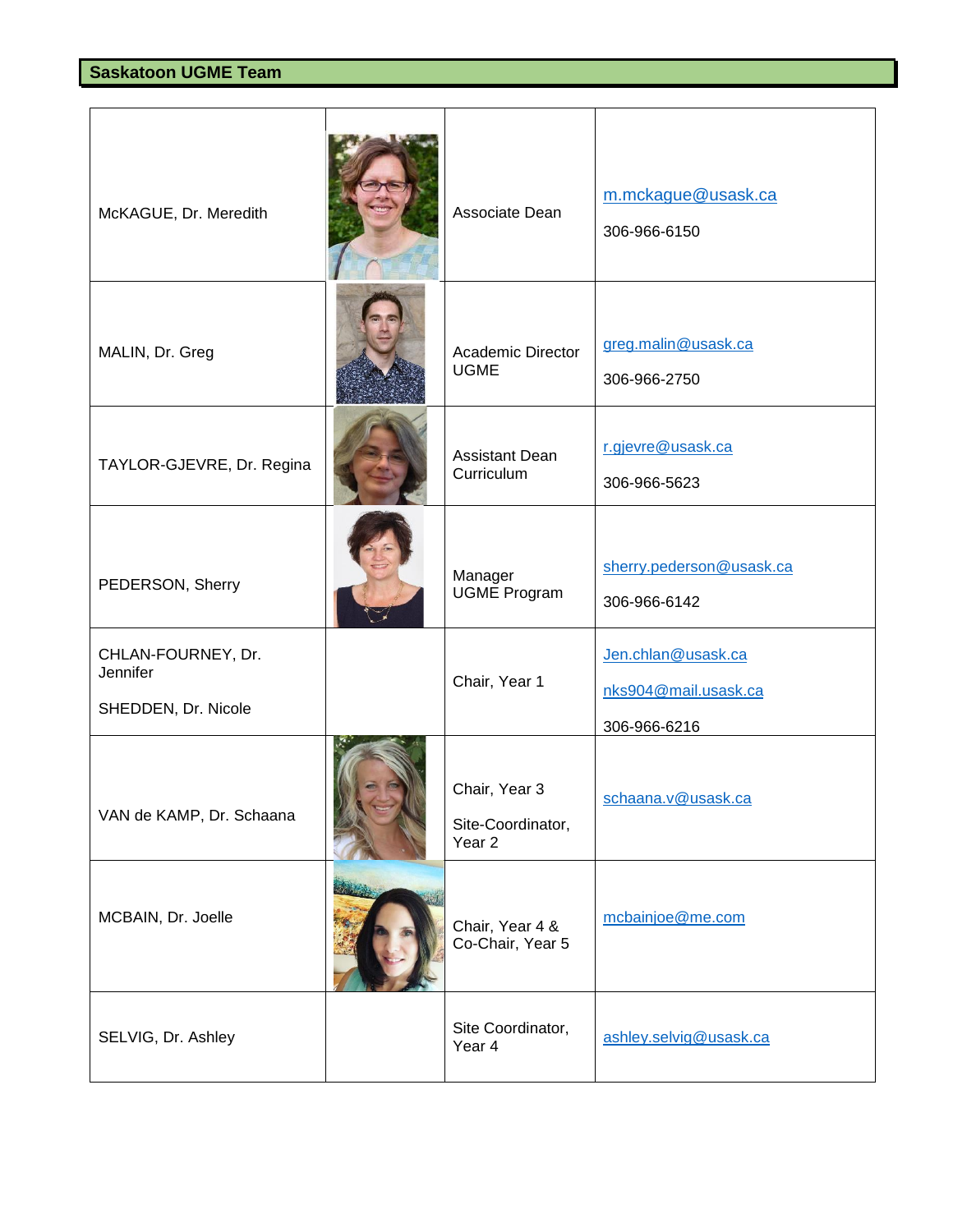| AMUNDSON, Karen                                                                                       | Clerical, Budgets &<br>Finance                   | karen.amundson@usask.ca<br>306-966-8809    |
|-------------------------------------------------------------------------------------------------------|--------------------------------------------------|--------------------------------------------|
| HINDMARSH, Vanessa                                                                                    | Project Specialist/<br>Associate Dean<br>Support | vanessa.hindmarsh@usask.ca<br>306-966-8556 |
| BAY, Shannon                                                                                          | Executive<br>Assistant                           | shannon.bay@usask.ca<br>306-966-8451       |
| ADAIR, Lynette                                                                                        | Reception                                        | Lynette.adair@usask.ca<br>306-966-3240     |
| MACDONALD, Sonja                                                                                      | Administrative<br>Coordinator, Pre-<br>clerkship | s.macdonald@usask.ca<br>306-966-5354       |
| ZDUNICH, Sarah<br>On Maternity Leave until<br>August 15, 2022. Contact Amy<br>Pollock for assistance. | Clerical, Year 1                                 | Sarah.zdunich@usask.ca<br>306-966-7202     |
| POLLOCK, Amy                                                                                          | Clerical, Year 1                                 | Amy.pollock@usask.ca<br>306-966-7202       |
| <b>BASQUE, Kimberly</b>                                                                               | Clerical, Pre-<br>Clerkship Year 2               | kimberly.basque@usask.ca<br>306-966-6151   |
| TODD-MCCOY, Catherine                                                                                 | Administrative<br>Coordinator,<br>Clerkship      | c.toddmccoy@usask.ca<br>306-966-7693       |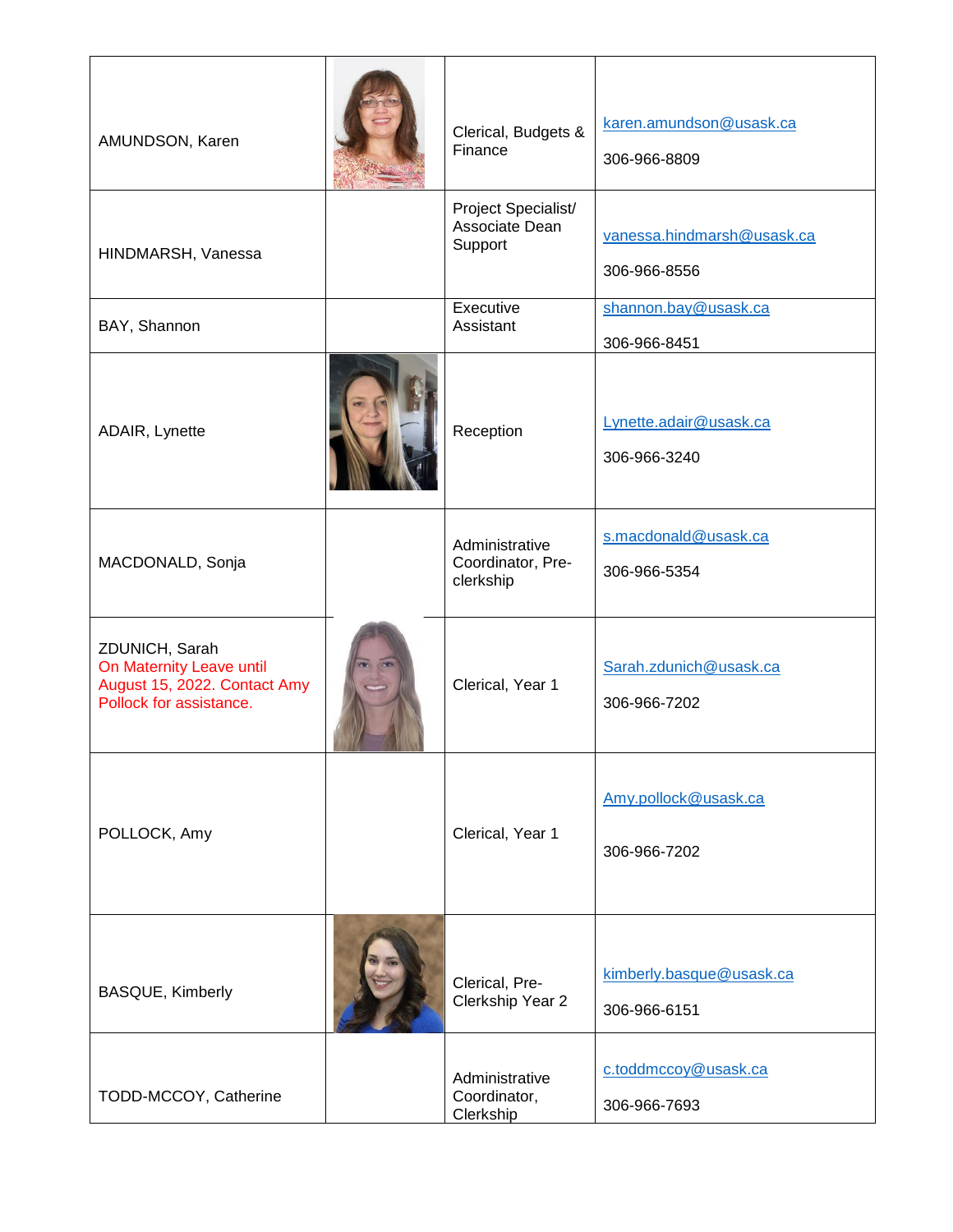| COTE, Joelle                                                                                        | Clerical, Clerkship<br>Year <sub>3</sub>                                           | tangy.epp@usask.ca<br>306-966-8828       |
|-----------------------------------------------------------------------------------------------------|------------------------------------------------------------------------------------|------------------------------------------|
| GOLDING, Tami                                                                                       | Clerical, Clerkship<br>Year 4                                                      | tami.golding@usask.ca<br>306-966-5891    |
| HOMINUKE, Tamara                                                                                    | Senior<br>Administrative<br>Coordinator<br>(OSCEs,<br>Recruitment,<br>Orientation) | Tamara.hominuke@usask.ca<br>306-966-6946 |
| MOSS, Kimberly                                                                                      | <b>Clerical Assistant</b><br>OSCEs,<br>Recruitment<br>Orientation                  | kimberly.moss@usask.ca<br>306-966-8437   |
| MOSLEMI, Neda<br>On Maternity Leave until<br>December 31, 2022. Contact<br>Lisa Krol for assistance | Assessment<br>Specialist                                                           | Neda.moslemi@usask.ca<br>306-966-4416    |
| KROL, Lisa                                                                                          | Assessment<br>Specialist                                                           | lisa.krol@usask.ca<br>306-966-4416       |
| MARTIN, Dr. Susanna                                                                                 | Faculty Lead,<br>Assessment                                                        | s.martin@usask.ca                        |
| LLOYD, Dr. Joshua                                                                                   | Academic Support<br>Specialist                                                     | joshua.lloyd@usask.ca<br>306-966-8906    |
| MCLEAN, Donna                                                                                       | Clerical Assistant,<br>Academic Support<br>& EPA's                                 | Donna.mclean@usask.ca<br>306-966-4596    |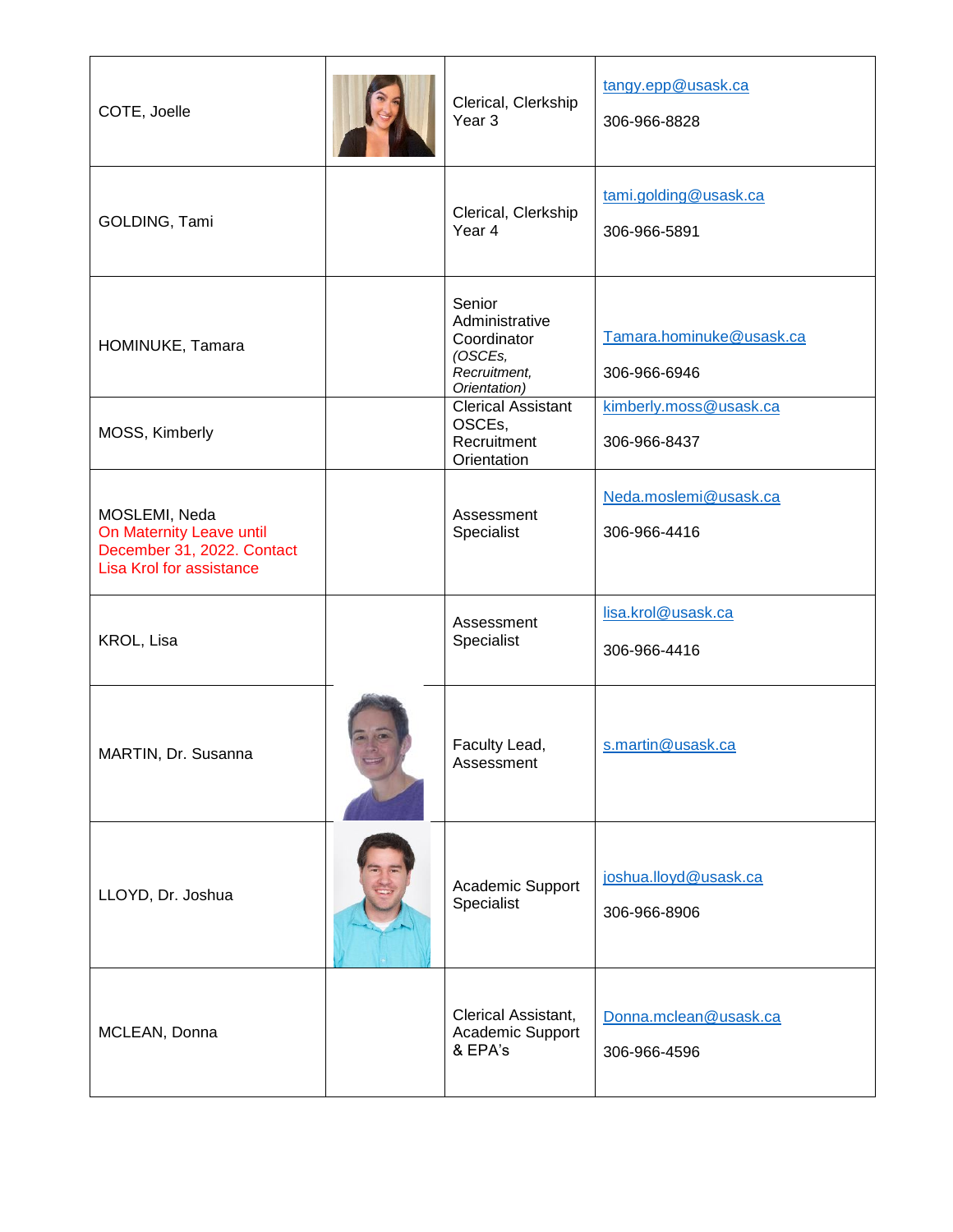| PFEIFER, Cheryl  | Administrative<br>Coordinator,<br>Curriculum<br>Integration | cheryl.pfeifer@usask.ca<br>306-966-6138  |
|------------------|-------------------------------------------------------------|------------------------------------------|
| LAROQUE, Ariel   | Educational<br>Software Support                             | airel.laroque@uask.ca<br>306-966-6585    |
| STALWICK, Amanda | Curriculum<br>Specialist                                    | amanda.stalwick@usask.ca<br>306-966-4703 |
| MOLDON, Holly    | Clerical, Assistant<br>Dean, Curriculum                     | holly.moldon@usask.ca<br>306-966-5445    |
| TRINDER, Krista  | Program<br>Evaluation<br>Specialist                         | krista.trinder@usask.ca<br>306-966-5917  |
| FOTH, Myrna      | Clerical, Program<br>Evaluations                            | Myrna.foth@usask.ca<br>306-966-8435      |
| SMITH, Shari     | Canadian and<br>International<br>Electives<br>Coordinator   | Shari.smith@usask.ca<br>306-966-4270     |
| RAFI, Fazle      | <b>Active Learning</b><br>and Technological<br>Support      | far419@mail.usask.ca                     |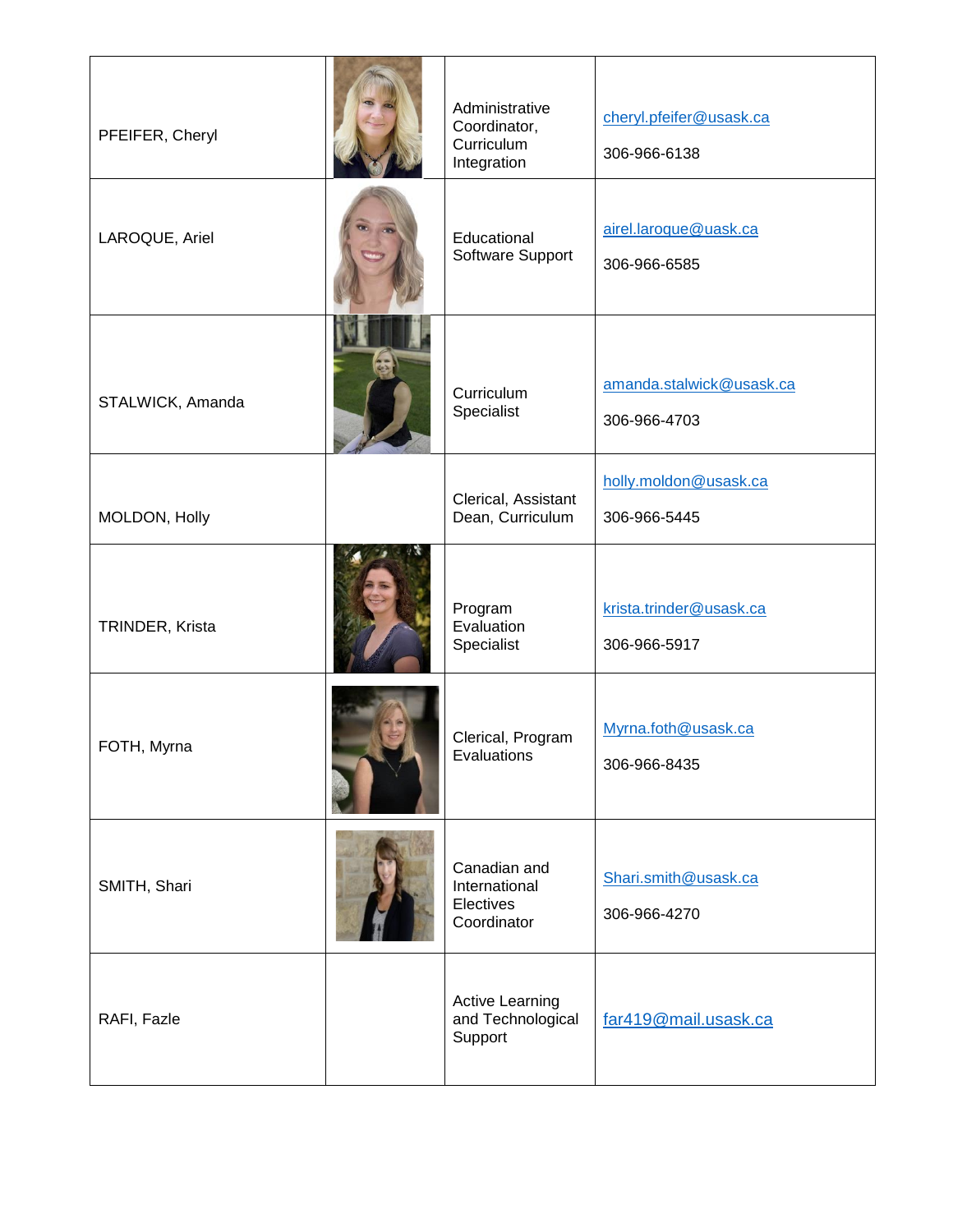| ARNAULT-PELLETIER, Valerie | 图 | Coordinator                      | valerie.arnault@usask.ca<br>306-966-5901 |
|----------------------------|---|----------------------------------|------------------------------------------|
| TOEWS, Lawrene             |   | Aboriginal Clerical<br>Assistant | Lawrene.toews@usask.ca<br>306-966-2236   |

## **UGME Admissions Team**

| DOMES, Dr. Trustin        | Director,<br>Admissions    | trustin.domes@usask.ca<br>306-966-4330     |
|---------------------------|----------------------------|--------------------------------------------|
| <b>BUECKERT, Sherrill</b> | Coordinator,<br>Admissions | sherrill.bueckert@usask.ca<br>306-966-6143 |
| MILLSAP, Carla            | Clerical                   | carla.millsap@usask.ca<br>306-966-4030     |
| RHODE, Krista             | Clerical, Senior           | krista.rhode@usask.ca<br>306-966-6332      |